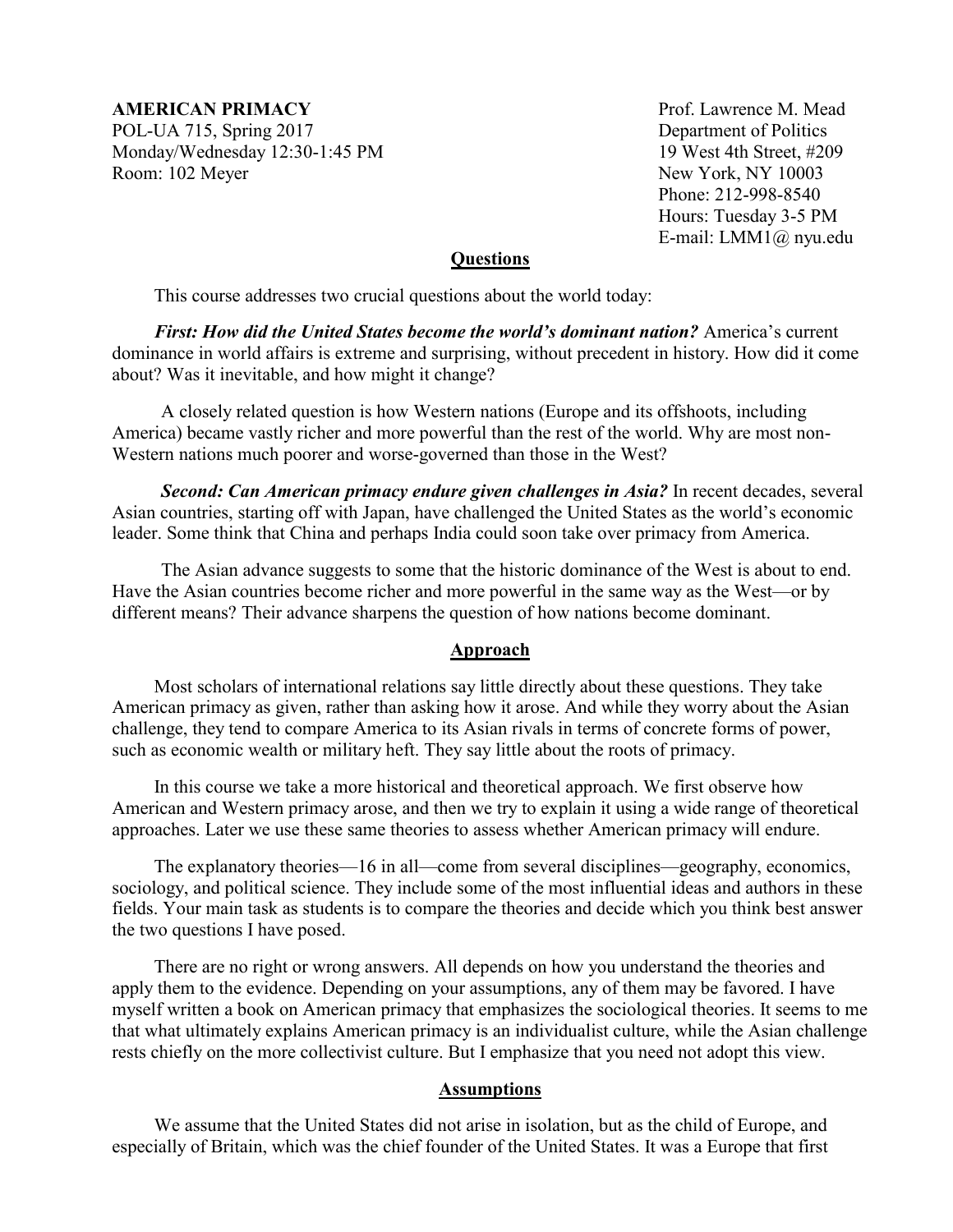showed unusual capacities for wealth and the projection of power. Britain developed these capacities most fully and then bequeathed them to America. Thus, theories of wealth or power that were written initially about Europe or Britain apply by extension to the United States.

.We also assume that explanatory theories may have their influence at several points in history, not only in the present. Recent forces are the easiest to connect to America's present power, but earlier influences may have been more formative. We also ask whether the forces that created American primacy will remain important in the future—or decline?

To be persuasive, a theory of primacy must explain differences among nations, particularly between the rich West and the rest of the world. A theory must also be independent of other theories rather than reflections of them.

### **Requirements**

*Papers*: Students will write three short papers based on sections of the course, each counting 20 percent of the grade, or 60 percent in all. I emphasize correct writing. Papers are assessed using a special scoring system. See further details below.

*Final exam***:** The final will count 20 percent. Half of this test will be to write identifications of six terms or concepts drawn from the course, chosen out of twelve. In each case, tell me what the item means and why it is important in the context of this course. The other half of the test will be to answer one broad essay question, chosen out of three. The IDs have right and wrong answers, but the essays will permit many possible answers depending on how you argue. The two halves of the test will count about equally.

*Participation*: To promote discussion, you should do the reading before the classes for which it is assigned and come to class ready to respond to it and what is said during class. The final 20 percent of grade will be based on class participation, calculated on the basis of both attendance at lectures (40%) and speaking in class discussion (60%).

In class, I will convey facts but also many difficult issues to you. Discussion is valuable because we all learn from it. Student feedback has altered my own thinking on these issues. Also, the ability to enter into discussion about issues like this is an important skill that students need to develop. I have placed a document about class participation on NYU Classes.

*Weekly coffees***:** This course has no sections, but to permit more discussion, I offer to have coffee with students who are interested after class. We will initially do this on Wednesdays, but if there is sufficient demand we will do it on Mondays as well. A signup sheet will be available in class. This is purely voluntary. I will also hold office hours, 3-5 PM on Tuesdays. For students who cannot make these times, we can arrange other times.

*Grades* will be determined by ranking the class on the basis of average, with the various assessments in the course weighted as specified above. About the top third of students can expect to receive A's, the middle 40-50 percent B's, a few C's or—in rare cases—lower grades. Students should note that, because of this ranking procedure, final grades may not correspond precisely to what one would expect on the basis of average. Often, I give out more B's during the term than I want to for the record. So in the final reckoning, some students with high B averages get A's and less often—some with low B averages get C's.

I grade papers using scores that run lower than grades normally do, but these scores are later converted to grades with a higher and more usual distribution before calculating final averages and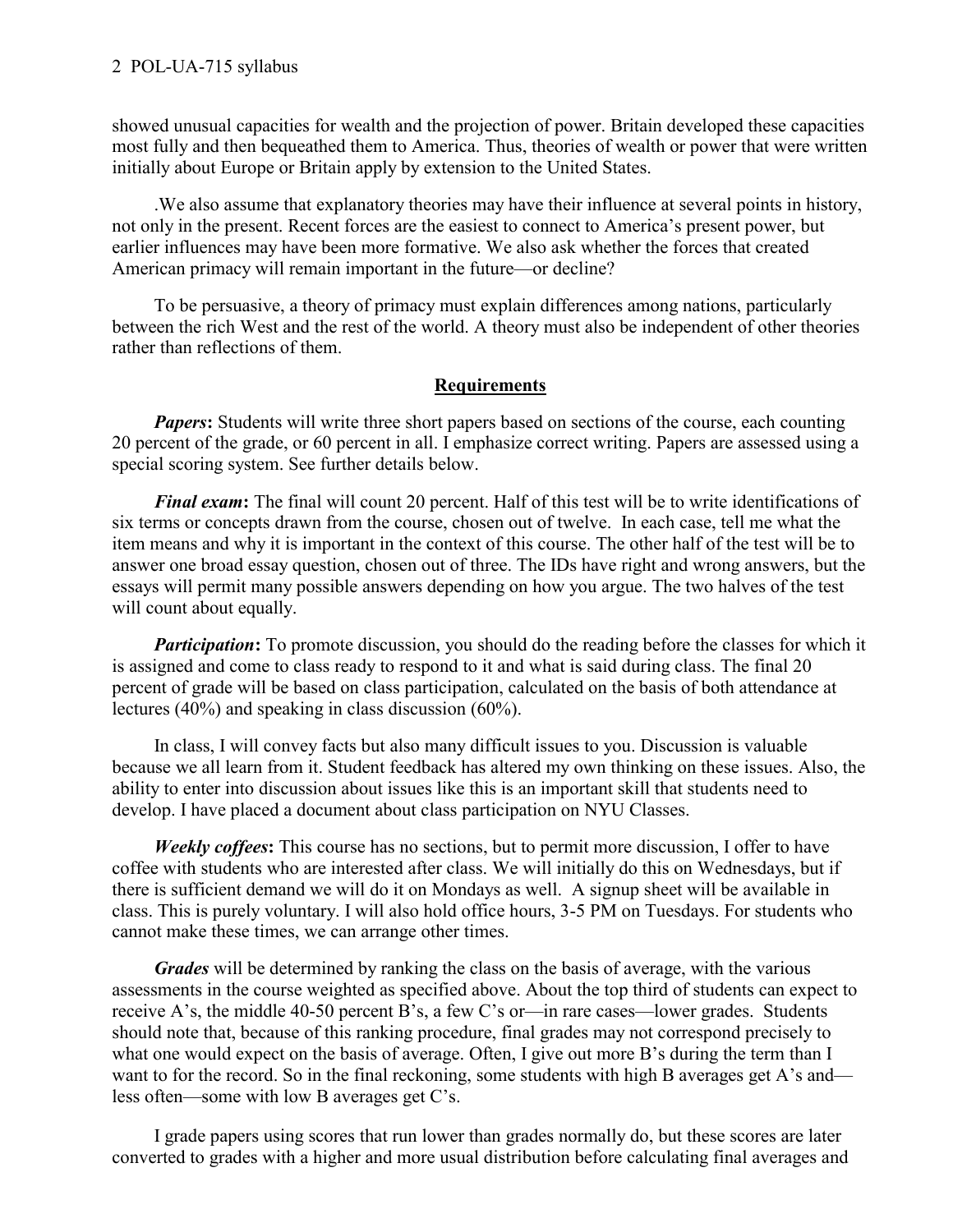letter grades. Again, see details below. Final grades for the course will have a distribution typical of CAS.

*Extensions or Incompletes* will be given for *unexpected* demands on your time, such as illness or family emergencies—not obligations that are predictable (such as jobs or sports events). For illness, bring a note from a doctor or parent and you can get credit for missed classes. Incompletes will be given only for cause and on the basis of consultation prior to the final exam. Thus, if you have difficulty finishing the course, talk to me in good time*.*

#### **Readings**

Students should purchase these books at the NYU book store. Repeated readings will be drawn from most of them.

J.M. Roberts, *A Short History of the World* (New York: Oxford University Press, 1997). Enough copies of this book may not be available through the book store, and some students will have to order a copy through Amazon.

David S. Landes, *The Wealth and Poverty of Nations: Why Some Are So Rich and Some So Poor* (New York: Norton, 1998).

Karl Marx and Friedrich Engels, *The Communist Manifesto* (New York: Penguin, 2004).

Fareed Zakaria, *The Post-American World*, Release 2.0 (New York: Norton, 2012).

Additional readings are specified in the course schedule below. Readers comprising these items may be purchased from Unique Copy Center, 252 Greene St., phone 212-420-9198 Those wishing to minimize costs may read them on reserve at Bobst, where two copies of each are available, and some items are available through Bobst e-journals.

### **Course Schedule**

The following is the schedule of lectures, with the reading assigned for each. Preferably do the readings in the order listed. The first section of the course reviews the history of European, then British, then American dominance. That is the trajectory that any theory of American primacy must explain. The course then covers the sixteen primacy theories, grouped under sections for geography, economics, sociology, and political science.

The final section addresses whether American primacy can survive by comparing our power to that of potential rivals. The concluding lectures will discuss domestic problems and immigration, which threaten to weaken American leadership, and the likely future of American power.

**Jan. 23: Introduction**: The problem of American primacy. The recent challenge posed by Asia. A preliminary structure for the problem. The idea of the "end of history."

Zakaria, *Post-American World*, chap. 1.

Arvind Subramanian, "The Inevitable Superpower: Why China's Dominance Is a Sure Thing," *Foreign Affairs* 90, no. 5 (September/October 2011): 66-78.

Francis Fukuyama, "The End of History?" *The National Interest*, no. 16 (Summer 1989): 3- 18.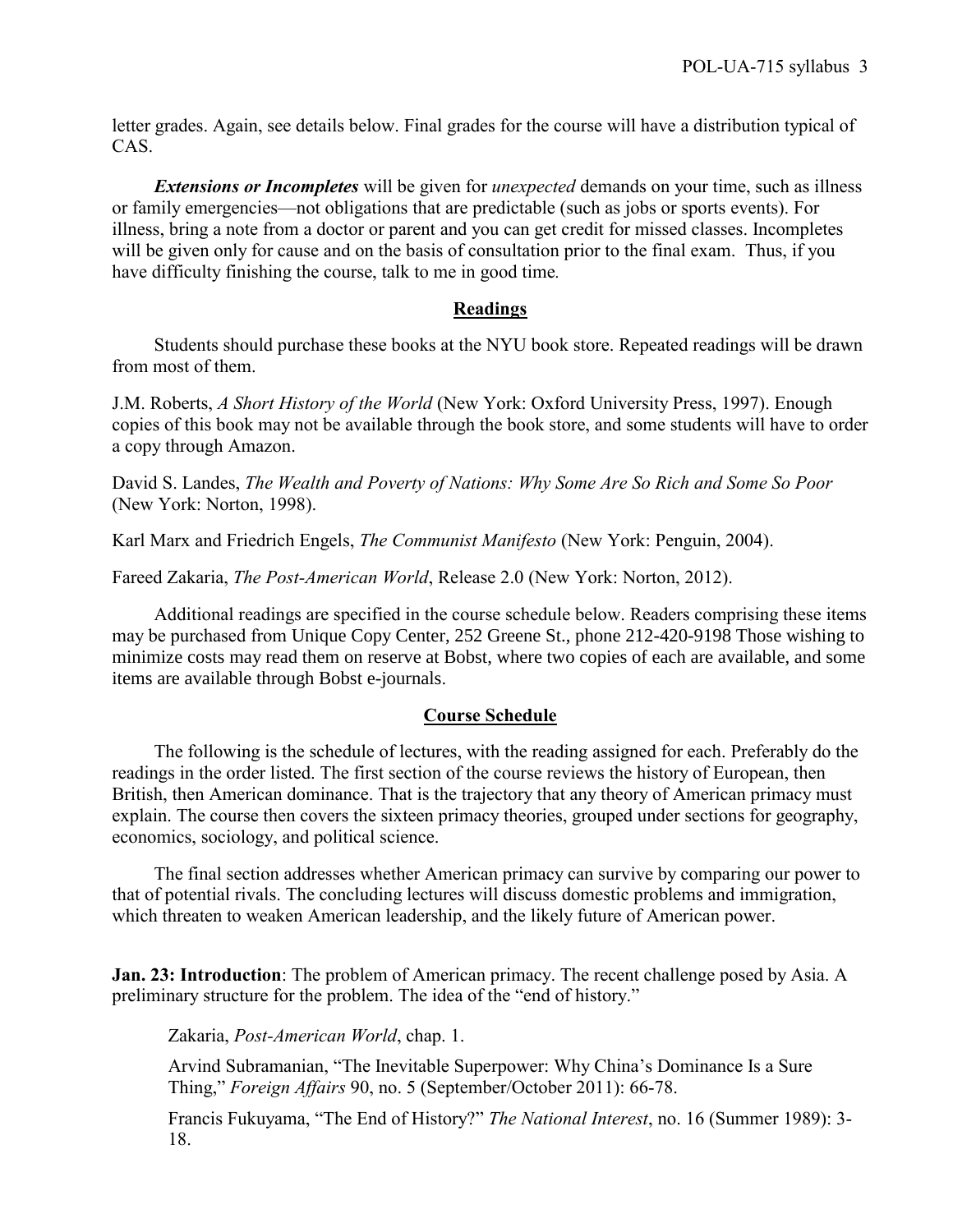# **I History**

The history sessions lay out the chief problems to be explained—how the West emerged as a uniquely dynamic civilization, and how first Britain and then America came to lead the world.

**Jan. 25: Europe**. The ancient world. Its central inspirations: Greece, Rome, Christianity. The rise of Islam. The evolution of a distinctive European culture. Contrasts with Asia and other civilizations.

Roberts, *Short History*, pp. 111-23, 128-44, 148-54, 161-8, 180-248.

Landes, *Wealth and Poverty*, pp. 371-91.

Eric Jones, *The European Miracle: Environments, Economics and Geopolitics in the History of Europe and Asia*, 3rd ed. (Cambridge, England: Cambridge University Press, 2003), ch. 12.

**Jan. 30: Britain**: The rise of nation states in Europe and the decline of Islam. The Reformation, the Industrial Revolution, and the emergence of British primacy. The rise of the United States.

Roberts, *Short History*, pp. 249-54, 284-304, 317-36, 372-82, 394-401.

Landes, *Wealth and Poverty*, pp. 213-55.

**Feb. 1: America:** The major conflicts of the twentieth century—the World Wars and the Cold War. The United States emerges as the dominant power, yet faces challengers in Asia.

Roberts, *Short History*, pp. 427-71, 480-513.

Landes, *Wealth and Poverty*, pp. 292-309.

# **II Geography**

The geographic approach to primacy contends that a nation's potential for wealth and power is shaped by its very early development, resources, and strategic position in the world.

**Feb. 6: Development and resources**: The differing evolution and resources of different world regions. Diamond's and Morris's arguments that geography largely explains Western primacy.

Landes, *Wealth and Poverty*, pp. 3-28.

Jared Diamond, *Guns, Germs, and Steel: The Fates of Human Societies* (New York: Norton, 1997), pp. 13-32, 85-92.

Ian Morris, *Why The West Rules—For Now: The Patterns of History, and What They Reveal About the Future* (New York: Farrar, Straus and Giroux, 2010), pp. 557-71.

**Feb. 8: Geopolitics** The importance of geographical position in explaining world leadership. Advantages of Europe and the Anglo powers. Classic geopolitical theorists.

Colin Dueck, "Geography and World Politics," *Claremont Review of Books*, Spring 2013, pp. 88-92.

Michael Warner, "A New Strategy for the New Geopolitics," *The Public Interest*, no. 153 (Fall 2003): 94-9.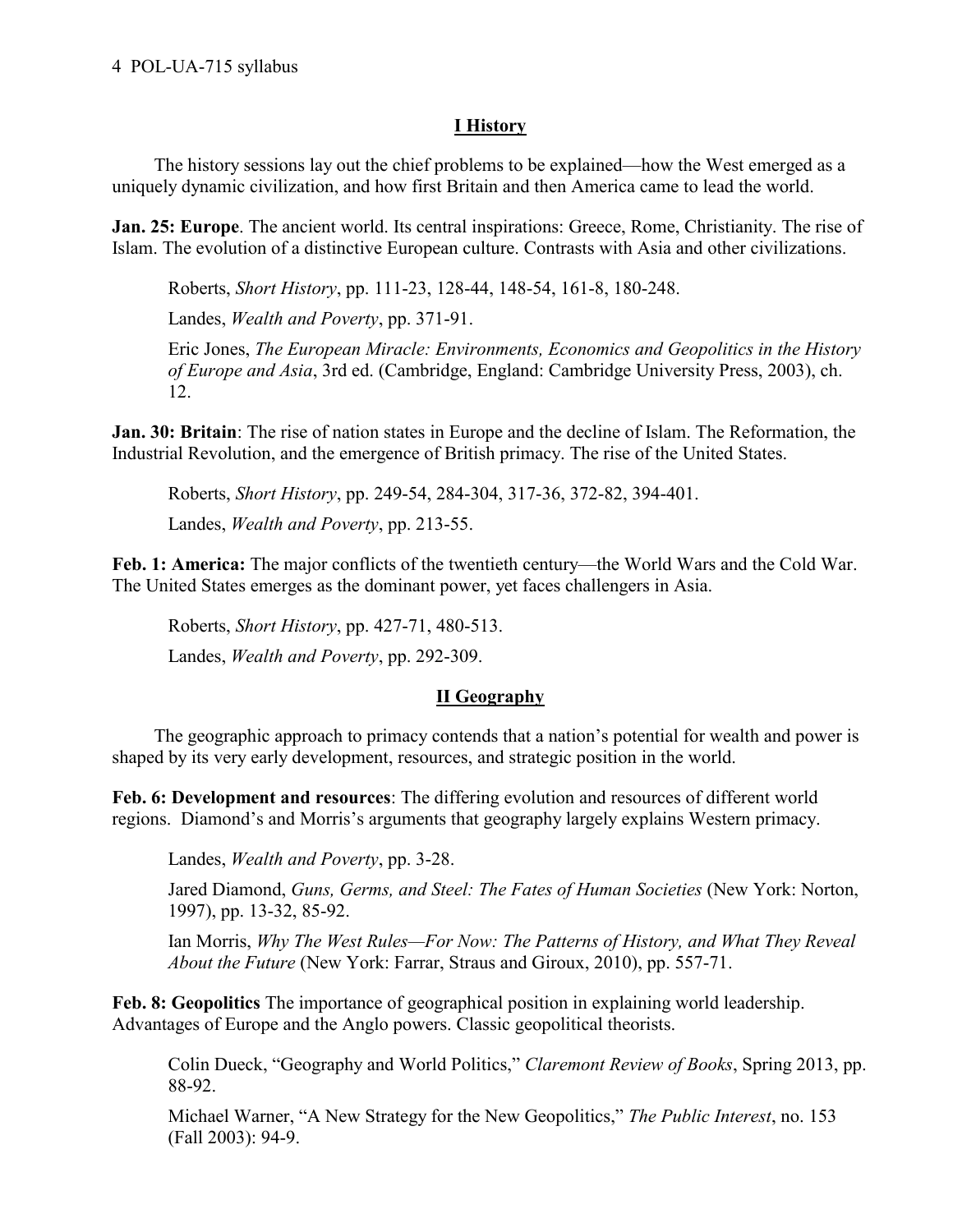## **III Economics**

The economic approach to primacy asserts that how society produces goods and services is critical to wealth, which in turn is the main basis of power. The market economy has proven more productive than more statist alternatives, but it also has divided and transformed society.

Feb. 13: The market: Wealth as a basis for Western power. Why free exchange is efficient. Economists' classic arguments for specialization and open markets.

Adam Smith, *An Inquiry into the Nature and Causes of the Wealth of Nations*, ed. Edwin Cannan (New York: Modern Library, n.d.), pp. 3-16.

Milton Friedman and Rose D. Friedman, *Free to Choose: A Personal Statement* (New York: Harcourt, Brace, Jovanovich, 1979), pp. 1-29.

**Feb. 15: Capitalism**: Marxism asserts that the market economy is built not on free competition but class domination. Defenders of capitalism justify rising inequality as essential to growing wealth.

Karl Marx and Frederick Engels, *The Communist Manifesto*.

Edward Conard, *The Upside of Inequality: How Good Intentions Undermine the Middle Class* (New York: Penguin, 2016), chap. 1.

#### **Feb. 20: President's Day—no class.**

**Feb. 22: The defeat of collectivism**: America largely avoided the backlash against capitalism seen in socialism and Communism, which proved unable to compete with the market economy.

Friedrich A. Hayek, *The Road to Serfdom* (Chicago: University of Chicago Press, 1944), pp. 10-23, 32-55.

Carl Schramm and Robert E. Litan, "Can Europe Compete?" *Commentary*, September 2007, pp. 33-7.

Tony Judt, "What Is Living and What Is Dead in Social Democracy?" *New York Review of Books*, December 17, 2009, pp. 86-96.

**Feb. 27: Free trade**: Openness to trade promotes wealth while increasing insecurity. Free trade as a reason for British and then American affluence. Recent controversies over trade and globalization.

Smith, *Wealth of Nations*, pp. 420-39.

John Steele Gordon, "Look Who's Afraid of Free Trade," *Commentary*, February 2008, pp. 20-5.

"Trade, at what price?" *The Economist*, April 2, 2016, pp. 27-9.

### **IV Sociology**

Sociological approaches to primacy stress the development of attitudes and cultural traits that promote innovation, effort, good behavior, and cooperation within the society.

**March 1: Introduction**: The sociological approach to explaining wealth and power. Why are developing countries less able to grow rich than the West? Western vs. non-Western culture.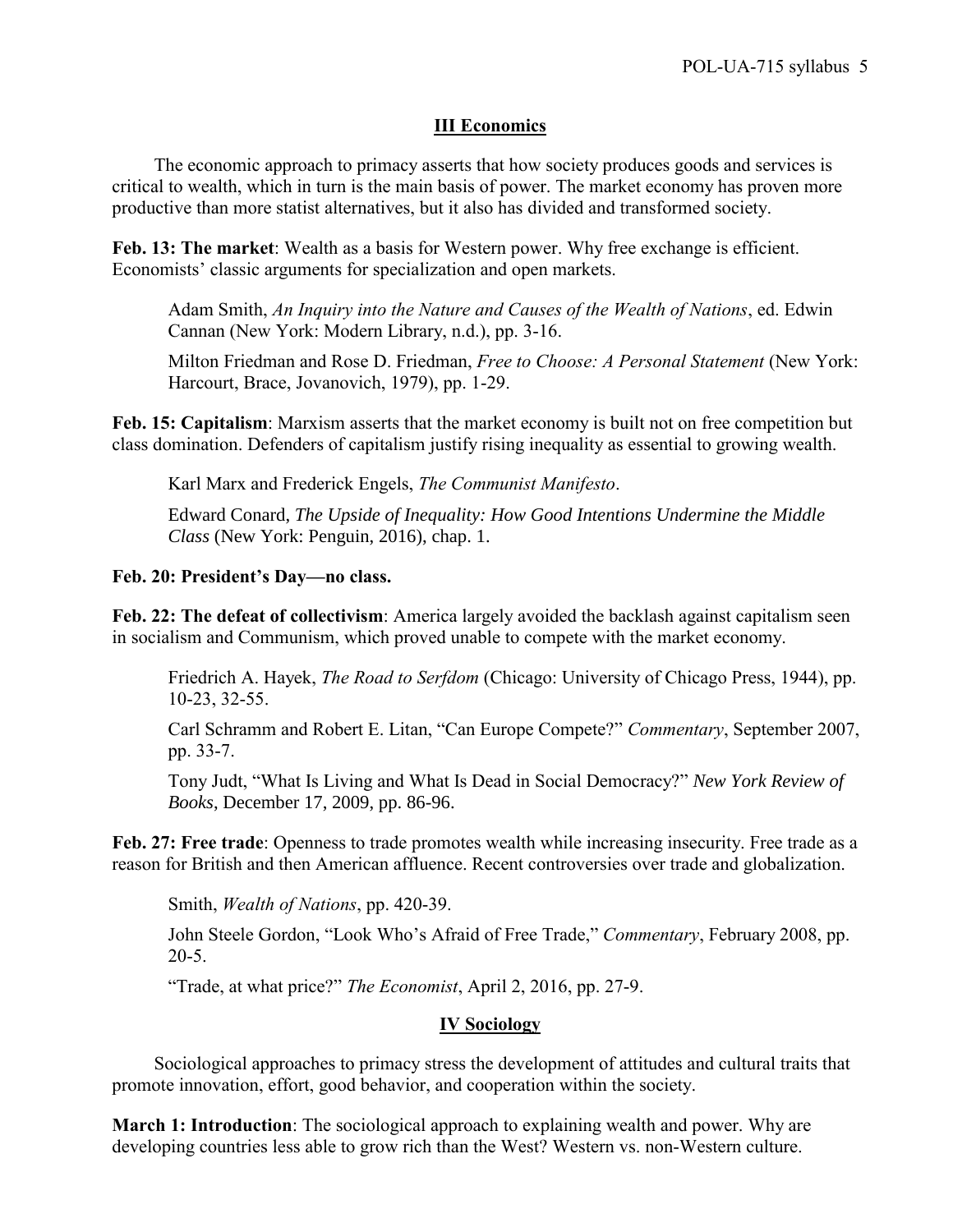"The Paradox of Plenty; the Curse of Oil," *The Economist*, December 24, 2005.

Jason DeParle, "Should We Globalize Labor Too?" *New York Times Magazine*, June 10, 2007, pp. 80-5.

*Paper 1 due in class.*

**March 6: Individualism**: One basis of Western culture is a deep-rooted individualism originally found only in Europe. The non-West is more communal but less civic. Key role of moralism.

Landes, *Wealth and Poverty*, pp. 45-59, 200-12.

Richard E. Nisbett, *The Geography of Thought: How Asians and Westerners Think Differently . . . and Why* (New York: Free Press, 2003), pp. xiii-xxiii, 191-217.

Charles Murray, *Human Accomplishment: The Pursuit of Excellence in the Arts and Sciences, 800 B.C. to 1950* (New York: HarperCollins, 2003), pp. 391-408.

**March 8: Religion**: Christianity as a promoter of individualism, science, and good government from an early point in Western history. Contrasts with other religions.

Biblical selections: Genesis 1; Exodus 19-20; John 1:1-18.

Rodney Stark, *The Victory of Reason: How Christianity Led to Freedom, Capitalism, and Western Success* (New York: Random House, 2005), pp. 3-68, 233-5.

# **March 13-19: Spring recess.**

**March 20: Protestantism:** The new energy released by the Reformation. Max Weber's famous thesis that Protestantism gave rise to capitalism. The Protestant basis of American culture.

Landes, *Wealth and Poverty*, pp. 168-85.

Max Weber, *The Protestant Ethic and the Spirit of Capitalism*, trans. Talcott Parsons (New York: Charles Scribner's Sons, 1958), pp. 47-78, 95-128.

Samuel P. Huntington, *Who Are We? The Challenges to America's National Identity* (New York: Simon and Schuster, 2004), pp. 59-80.

**March 22: Science:** Rational problem-solving and inquiry into the natural world as one source of Western wealth, power, and leadership. Contrast with other cultures.

Landes, *Wealth and Poverty*, pp. 200-12, 276-91, 335-49.

Murray, *Human Accomplishment*, pp. 247-64.

F.S.C. Northrop, *The Meeting of East and West: An Inquiry Concerning World Understanding* (New York: Macmillan, 1946), pp. 291-311.

**March 27: Social capital:** The capacity of America and other rich societies to generate trust and collaboration, which has been critical to wealth and civil society.

Alexis de Tocqueville, *Democracy in America*, ed. J.P. Mayer, trans. George Lawrence (Garden City, NY: Anchor Books, 1969), pp. 189-95, 513-17.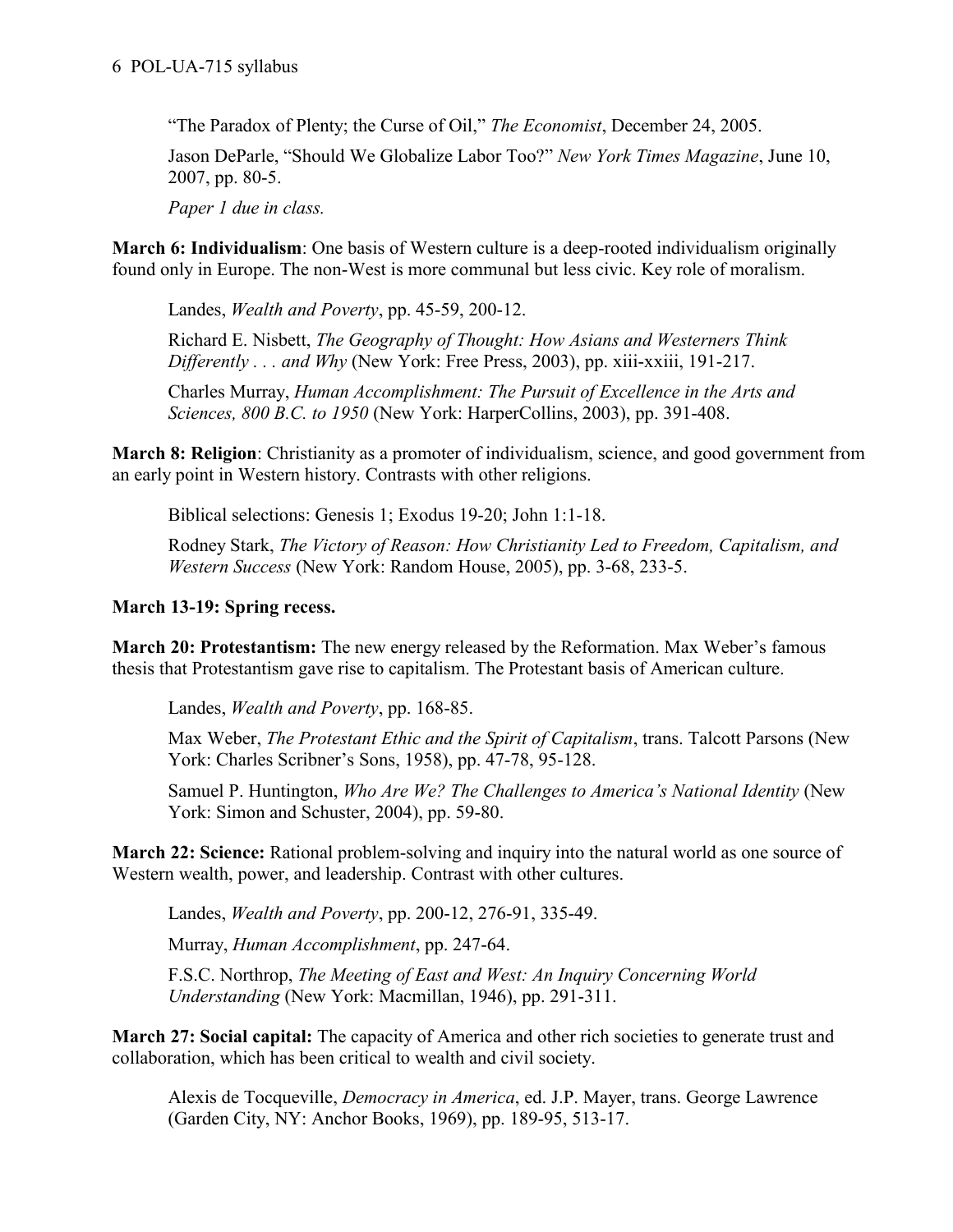Francis Fukuyama, *Trust: The Social Virtues and the Creation of Prosperity* (New York: Free Press, 1995), pp. 3-12, 23-32, 49-57, 349-54.

Tony Smith, "Paraguay Mennonites Find Success a Mixed Blessing," *New York Times*, August 10, 2003, p. 4.

### **V Political Science**

The political science approach to primacy stresses features of regimes that help them govern effectively and project power. Imperialism may help explain power or weakness.

**March 29: Introduction:** The political approach to American primacy. How different from the other approaches. Government has typically been stronger in the West than in developing countries.

Lawrence M. Mead, "Why Anglos Lead," *The National Interest*, no. 82 (Winter 2005/06): 124-31.

Francis Fukuyama, *State-Building: Governance and World Order in the 21st Century* (Ithaca: Cornell University Press, 2004), pp. 1-42.

**April 3: Pluralism:** Ideals of limited and divided government in Britain and America, which promotes limited government and economic freedom.

Landes, *Wealth and Poverty*, pp. 29-44.

Nathan Rosenberg and L.E. Birdzell, Jr., *How the West Grew Rich: The Economic Transformation of the Industrial World* (New York: Basic Books, 1986), pp. 3-36.

Alexander Hamilton, John Jay, and James Madison, *The Federalist*, intro. by Edward Mead Earle (New York: Modern Library, n.d.), nos. 10 and 51.

*Paper 2 due in class.*

**April 5: The rule of law:** The early development of a law-governed regime in England during the Middle Ages and after. Lack of this tradition in most of the non-Western world.

Thomas Ertman, *Birth of the Leviathan: Building States and Regimes in Medieval and Early Modern Europe* (Cambridge, England: Cambridge University Press, 1997), pp. 156-223.

**April 10: Government by consent:** The early development of political accountability in Britain and, later, in America. Lack of this tradition in most countries outside the West.

John Locke, *Second Treatise of Government* ed. J.W. Gough (New York: Barnes and Noble, 1966), pp. 4-27, 49-66.

Thomas Carothers, "The End of the Transition Paradigm," *Journal of Democracy* 13, no. 1 (January 2002): 5-21.

**April 12: Political culture:** The attitudes underlying productive and unproductive societies. Civic values as a strength of British and American government.

Landes, *Wealth and Poverty*, pp. 512-24.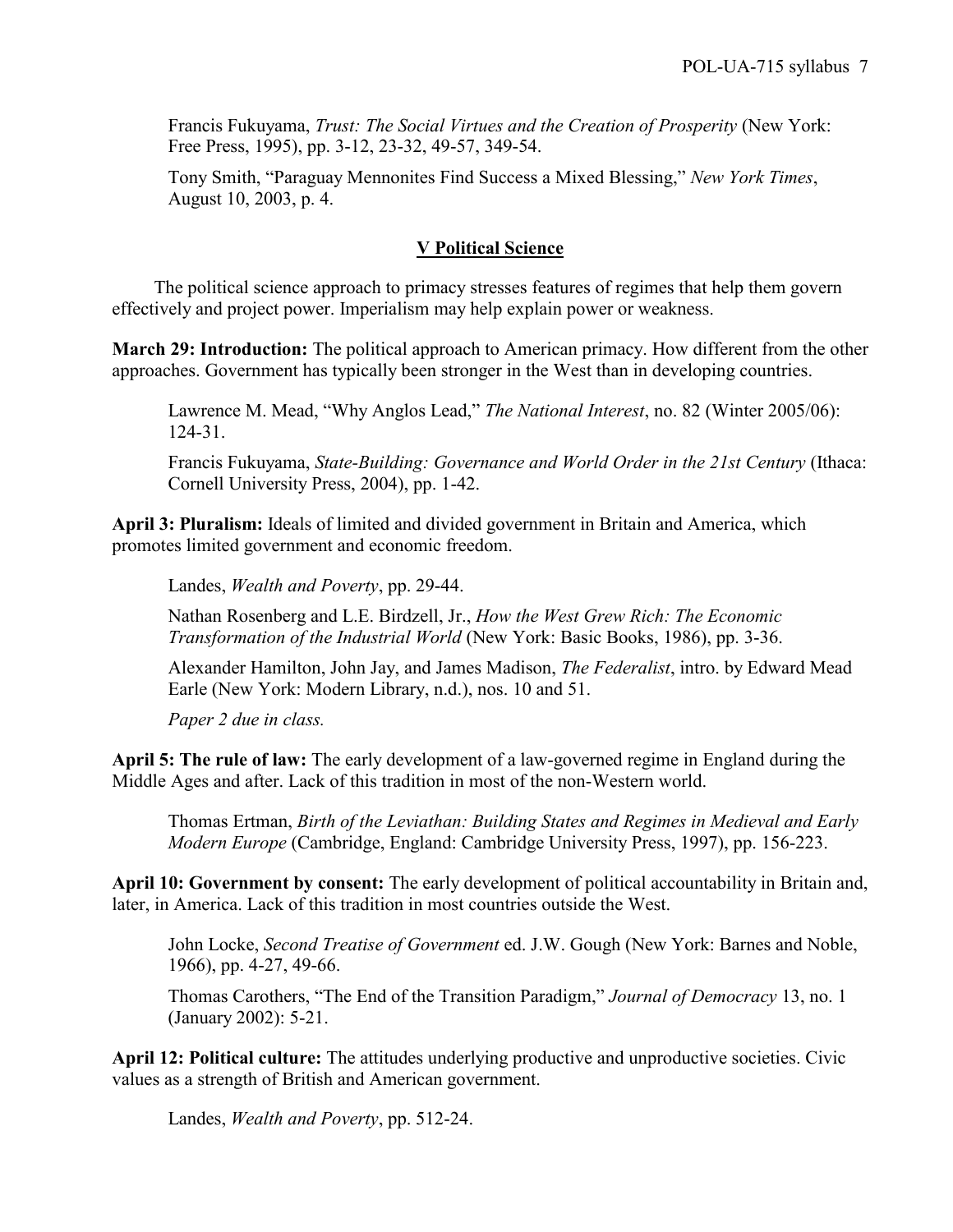Gabriel A. Almond, and Sidney Verba, *The Civic Culture: Political Attitudes and Democracy in Five Nations* (Princeton: Princeton University Press, 1963), pp. 3-42, 214-29.

Lawrence E. Harrison "Culture Matters," *The National Interest*, no. 60 (Summer 2000): 55- 65.

**April 17: Imperialism**: Many non-Western countries were conquered and ruled by European powers. Did this help or hinder their own development?

Roberts, *Short History*, pp. 359-72.

Landes, *Wealth and Poverty*, pp. 422-41

Niall Ferguson, *Empire: The Rise and Demise of the British World Order and the Lessons for Global Power* (New York: Basic Books, 2002), pp. 356-70.

## **VI Current Challenges**

The last section of the course addresses whether other world power centers are likely to eclipse American primacy in future. Our nation's internal problems may weaken American power.

April 19: America vs. Europe: Europe has abdicated world leadership to the United States. Why the two differ over national security, even though they are comparable in size and wealth.

Robert Kagan, *Of Paradise and Power: America and Europe in the New World Order* (New York: Vintage, 2004), pp. 3-11, 53-76, 85-103.

Arthur C. Brooks, "An Aging Europe in Decline," *New York Times*, January 7, 2015.

**April 24: America vs. Islam:** Conflict between the United States and Islamic countries reflects radically different histories. Islam once was powerful. Why has it gone on the defensive?

Landes, *Wealth and Poverty*, pp. 392-421.

Samuel P. Huntington, "The Clash of Civilizations?" *Foreign Affairs* 72, no. 3 (Summer 1993): 22-49.

*Paper 3 due in class.*

**April 26: America vs. Asia:** The challenge to American primacy posed by China and India. Their strengths and weaknesses compared to America's.

Zakaria, *Post-American World*, chaps. 4, 6.

David Shambaugh, "The Illusion of Chinese Power," *The National Interest*, no. 132 (July-August 2014): 39-48.

Adam Davidson, "Making It in America," *The Atlantic*, January/February 2012, pp. 58-70.

**May 1: Social Problems:** Cultural changes and other domestic problems today pose the greatest threats to wealth and power in both America and Asia.

Jim Manzi, "Keeping America's Edge," *National Affairs*, no. 2 (Winter 2010): 3-21.

Don Peck, "Can the Middle Class Be Saved?" *The Atlantic*, September 2011, pp. 60-78.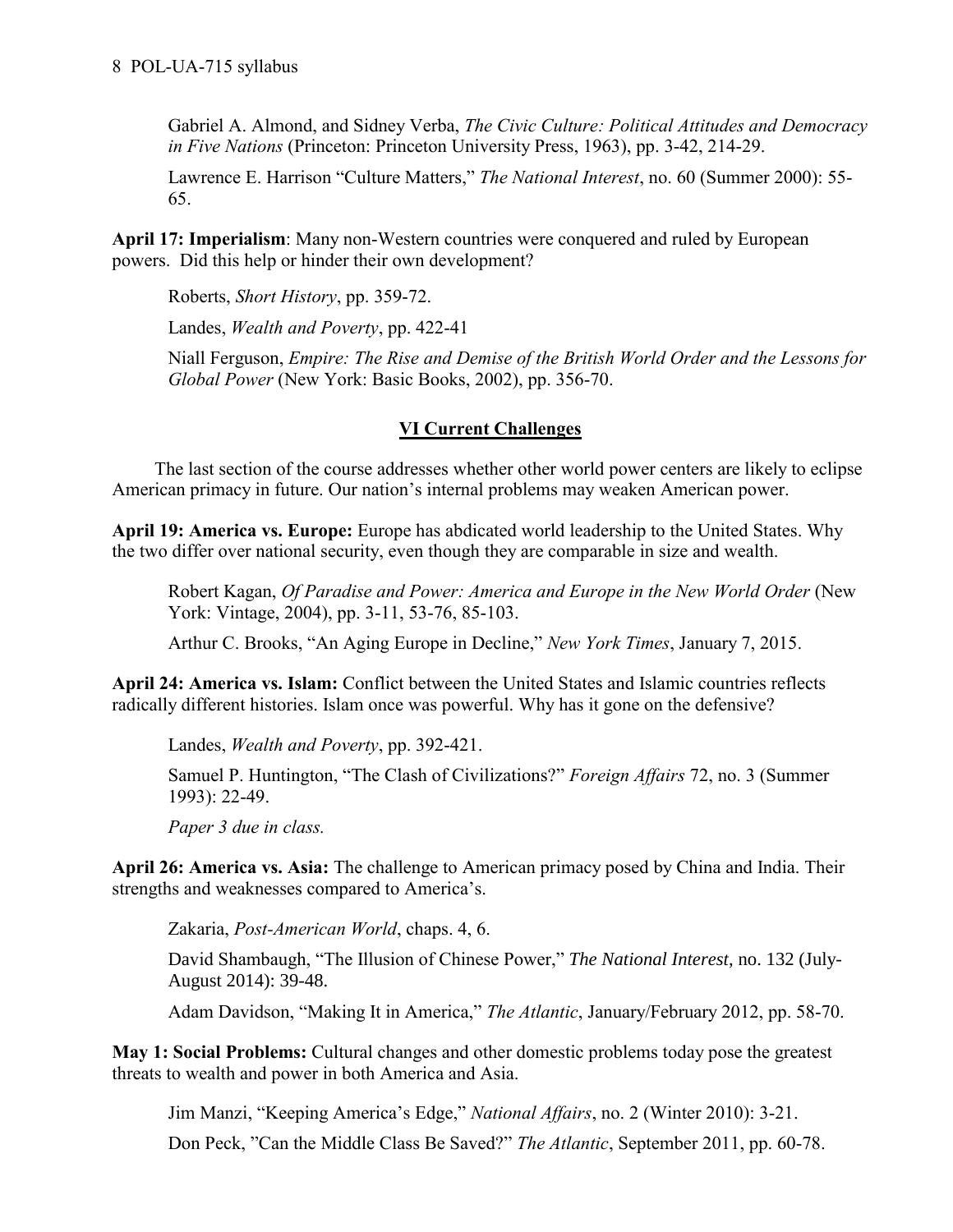Douglas J. Besharov and Douglas M. Call, "The Global Budget Race," *Wilson Quarterly* 34, no. 4 (Autumn 2010): 38-50.

**May 3: Immigration**: Cultural difference help explain why immigration has become a major issue in America and Europe.

Paul Collier, *Exodus: How Migration Is Changing Our World* (New York: Oxford University Press, 2013), ch.1.

Lawrence M. Mead, "Immigration: The Cultural Dimension," *Society* 53, no. 2 (March/April 2016): 116-22.

**May 8: The Future of American Primacy:** How should America expect to exercise power in the world going forward? We will allow time for course evaluations.

Zakaria, *Post-American World*, chap. 7.

Niall Ferguson, *Colossus: The Rise and Fall of the American Empire* (New York: Penguin, 2005), conclusion.

Nancy Birdsall, Dani Rodrik, and Arvind Subramanian, "How to Help Poor Countries," *Foreign Affairs* 84, no. 4 (July/August 2005): 136-52.

**May 10: Final examination,** 12-1:50 PM, 102 Meyer..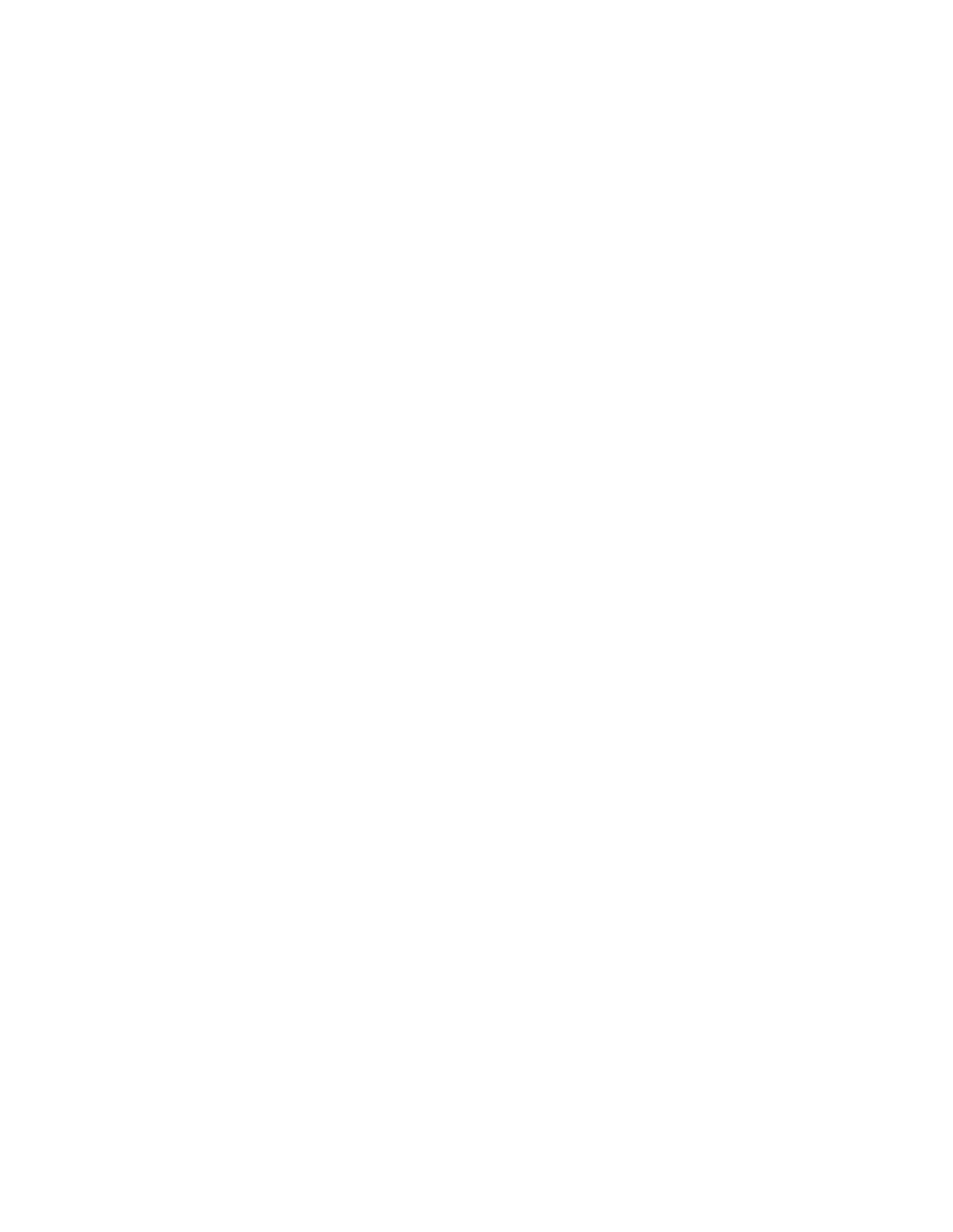#### **Paper Assignments**

The point of the papers is for students to form and state their own views about which of the theories considered in the course best explain American primacy. You will do this three times, each for a different part of the course.

*Questions*: Here are the questions and the due dates for the three papers. Each paper is due right after the relevant section of the course. The course schedule also shows the due dates.

*Paper 1*: "Of the primacy theories covered in the geography and economics sections of the course, which one theory do you find best explains American primacy, and why?"

Due March 1 in class.

*Paper 2*: "Of the primacy theories covered in the sociology section of the course, which one theory do you find best explains American primacy, and why?"

Due April 3 in class.

*Paper 3*: "Of the primacy theories covered in the political science section of the course, which one theory do you find best explains American primacy, and why?"

Due April 24 in class.

*Argument*: Note that in each paper you are considering only some of the theories. You are asked to choose which *one* theory you prefer out of several. You must clearly choose one as best; you cannot combine more than one so as to avoid choice. On the other hand, to support your choice, you will have to discuss more than one option. One approach is to rank the theories.

Note that you are supposed to *defend* your choice against opposing arguments. Don't just *expound* your preferred theory or approach. Don't just write *about* it. That is not an argument *for* it. You will have to characterize your choice, but your main task is to *justify* it against the other possibilities. Since the papers are short, you must get directly to the point: Tell me straight out which position you favor and why. Imagine you are standing in front of a judge with only five minutes to make your case. What would you say?

There is no one answer to any of these questions. A plausible case may be made for any of the theories. All depends on how you define each one and how you reason about which is best. Typically, to favor a given theory, you have to define it broadly so it explains more than it would otherwise, perhaps including aspects of other approaches.

*Writing*: In assessing papers, I emphasize correct writing. Typically, student papers contain many low-level errors in usage, grammar, logic, or spelling. These problems are rife today, at every college, even selective schools like NYU. One reason is that most faculty ignore the problem, and the NYU writing program has little effect upon it. While most students can make themselves clear in some basic sense, the slips trip up the reader and obscure your argument.

I correct students' writing more than most faculty do. I have a system of symbols I use to do this. Here are the sort of problems I encounter. Most of them come down to unclear logic. I define each and also give the symbol I use to indicate that problem in the margin when correcting papers.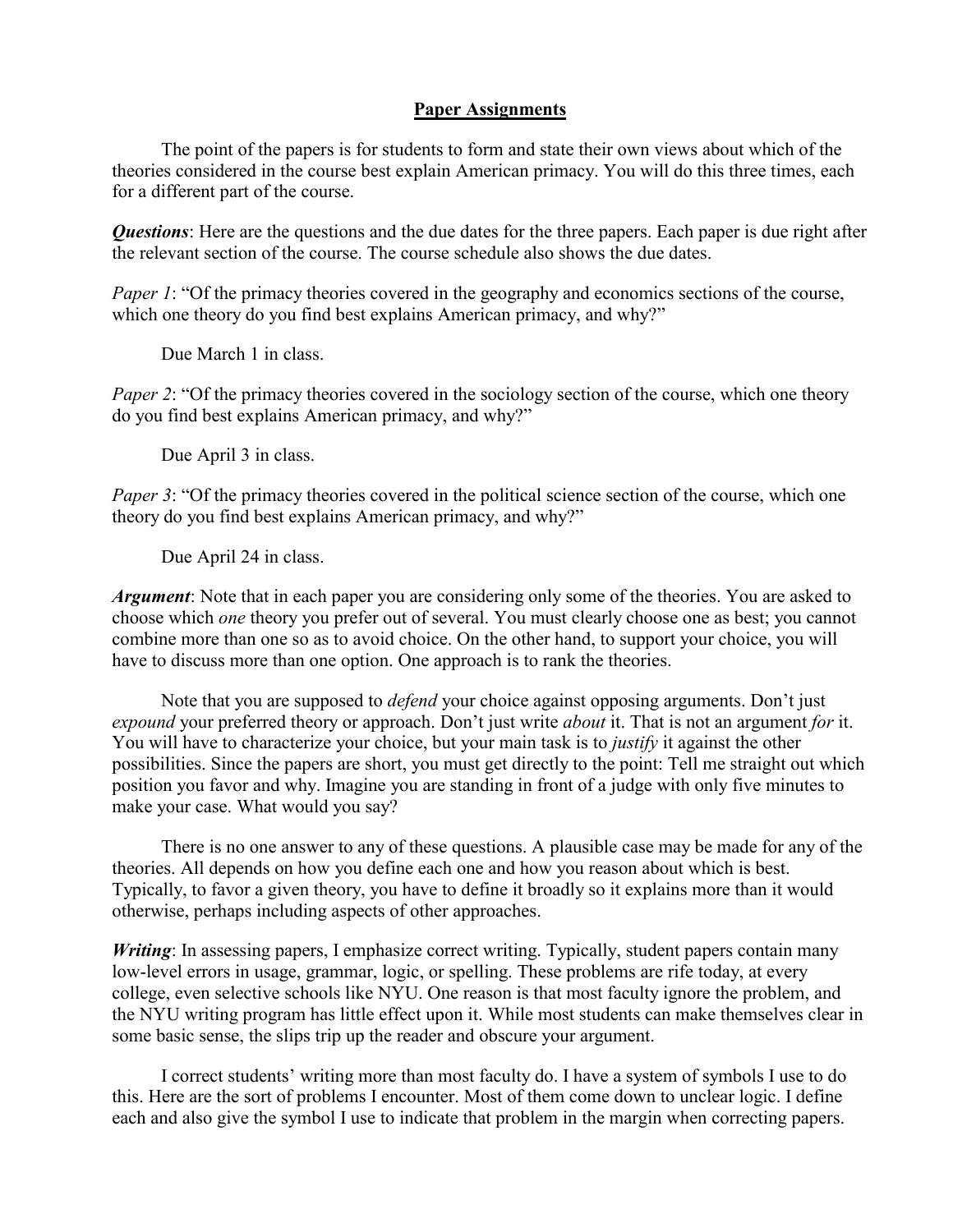*Reference unclear* (RU): A term or pronoun is used that has no definite reference or antecedent. Thus, I'm unsure what it refers for. For example: "Members of Congress talk to lobbyists, who might contribute to their campaigns. They have an interest in doing this." Here, it's not clear whether "They" refers to the members or the lobbyists.

*Wrong person* (WP): Students often use a singular noun, then replace it with a pronoun that is plural, or vice versa. For example: "The Army would like to avoid accepting gays into the military, but they may have to compromise." Here "Army" is singular but "they" is plural.

*How relevant?* (HR): Writing may be clear, but it seems unrelated to the subject at hand or the argument you are making.

*Point unclear* (PU): Your language is clear but the point isn't clear as an argument. What are you really trying to say here?

*Non sequitur* (NS): The writing suggests there is a logical connection or inference within a sentence or between sentences, when in fact there is none. For example, "On average, white people are better-off than blacks, so they are seldom poor." Here, both parts of the sentence say something that is true, but the first does not imply the second. Whites could be better off than blacks, yet still often poor.

I will put on NYU Classes a complete list of these symbols and their meanings. These are the problems to avoid as you make your augments.

*Documentation*: Another challenge is documentation. In a paper, when you refer to the work of authors you have read, you should observe established conventions for citing these publications. Few students know how to do this. I will also put a document showing how on NYU Classes.

Thus the focus in the papers is on stating an argument that is persuasive and also correctly made, avoiding writing and documentation problems. All the papers are short—no more than five pages. So you can concentrate on making a bulletproof case.

**Scoring**: In assessing papers, I give up to 50 points for argument and 50 points for writing. The writing score is 50 less one point for each correction I make, including for documentation. The overall score will be the sum of the scores for argument and writing.

I write comments and score your papers on NYU Classes, under Assignments, rather than directly on the paper. I do this to save time and create a record of what I wrote. I write edits and symbols for writing problems directly on the papers, which I will return. If anything is unclear, come talk to me. It's important that you understand any writing problems that occur, so you can avoid them in future papers.

Above all, *do not interpret these scores as grades*. Judge how you are doing by how your scores compare to the class average, which I will announce. I will convert scores to grades—which run higher—at the end of the course. I will do this by ranking the class based on their average paper scores and assigning numerical grades based on the ranking. These grades will then contribute to your overall average, and the ranking of those averages determines letter grade for the course. The final grade distribution will be much as in other courses, as discussed under Requirements above.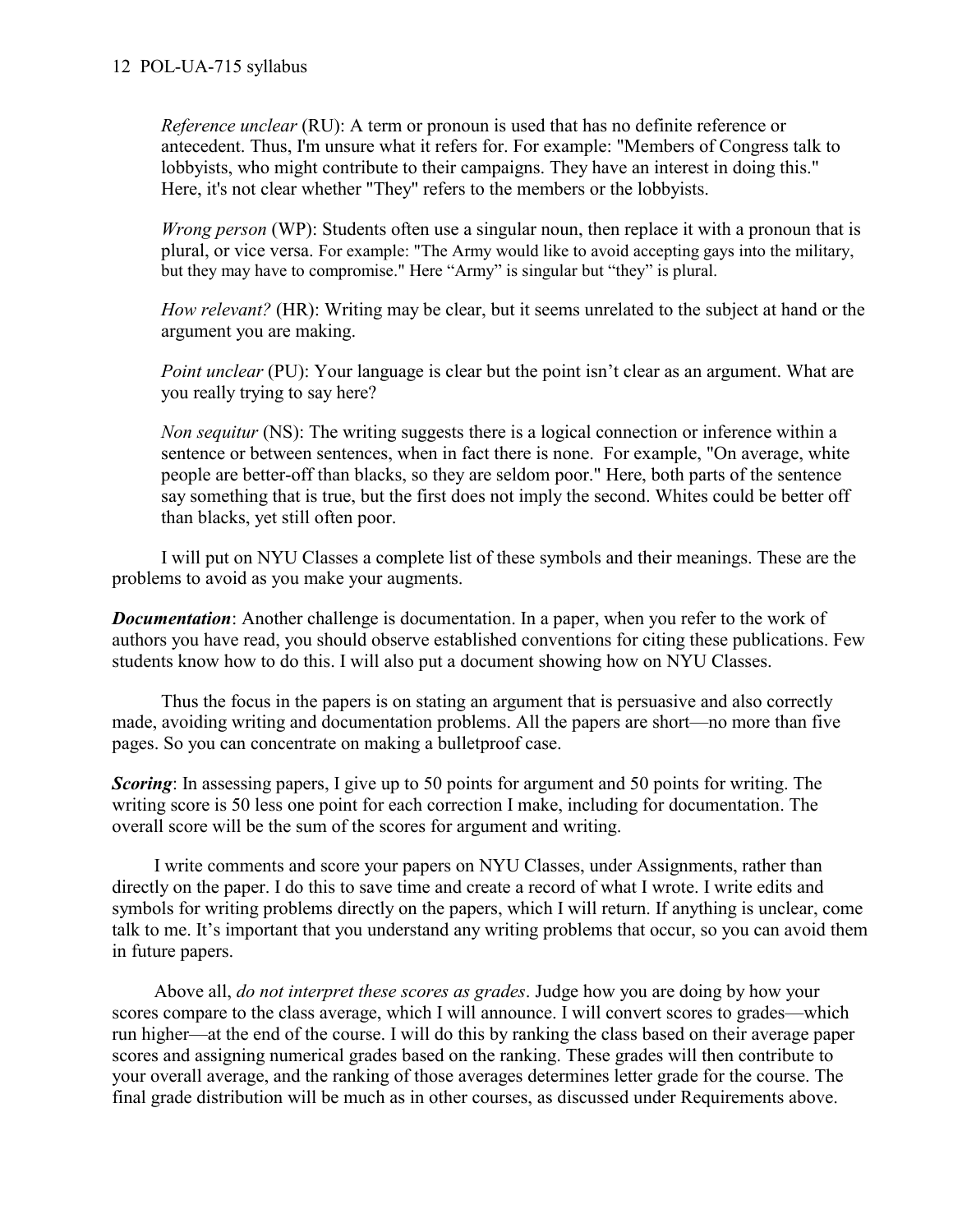**Submission**: Papers may be handed to me in class on the day indicated or before the deadline. They may also be left in my mailbox at the Politics Department prior to the class when the paper is due. Papers may not be submitted by fax or e-mail.

Papers given to me after the class when they were due will incur a penalty of:

*5 points* if handed if within a week after the class when they were due.

*10 points* if handed in later than this but prior to when final grades are submitted.

Delays due to commuting, the subway, or computer or printer problems are the student's responsibility.

*Keep a copy of your paper, in hard copy or on disk, in case it should become lost.*

For policy on extensions and Incompletes, see Requirements above.

*Format*: Papers should observe the following guidelines. Papers infringing the rules will be penalized up to 8 points.

*Cover page*: must include your name, local address, e-mail address, and all possible phone numbers. Please place this data in the upper left-hand corner, to make it easier to locate your paper in a stack.

Cover page *must also include the question being answered as stated above*. Write it out verbatim on your cover page. This is to make sure that you focus on it.

*Length*: 4-5 pages, excluding cover page and bibliography (if any) but including footnotes or endnotes. In figuring length, half the length of any tables or figures will be added to the text.

*Spacing*: double-spaced, with 22-4 lines to the page.

*Margins*: 1-1.5" on the left and top of pages, .75-1" on the right and bottom.

*Type size*: close to the size used for this assignment. Footnotes may use a slightly smaller font.

*Number pages*, starting with the first page of text. Page numbers may be handwritten.

*Binders*--avoid. Instead, papers should be stapled at upper left-hand corner.

*Documentation*: May use either author/date or footnote/endnote method. See Documentation handout on NYU Classes for details.

To save trees, please print on both sides of the paper, but this is optional.

*Sources*: The paper may be written based entirely on the readings assigned for the course. Other materials may be cited provided they were regularly published, such as books or newspaper or journal articles. This is to assure that they have faced some sort of review for accuracy other than by the author. Unpublished papers written by academics are also acceptable.

Materials may also be cited from these web sites:

Government agencies.

Reputable news organizations such as mainstream newspapers and periodicals.

Major think tanks, including the American Enterprise Institute, the Brookings Institution, the Urban Institute, and the Pew Charitable Trust.

Research institutes associated with universities.